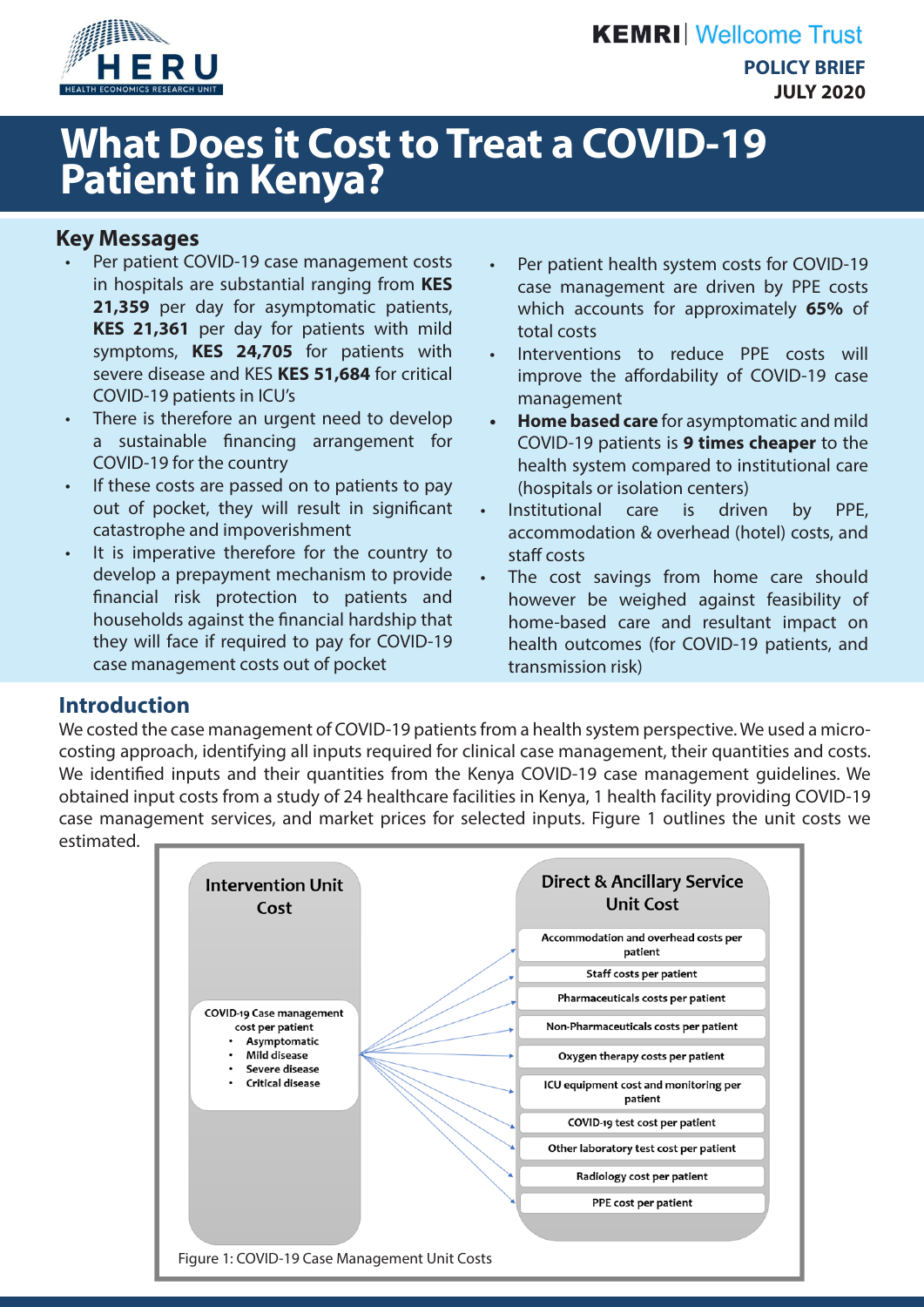# **Key Findings**

### **COVID-19 patients that are asymptomatic or have mild disease**

We costed two scenarios for patients with asymptomatic or mild COVID-19 disease. In the first scenario, we assumed that these patients will be managed in hospitals or isolation centers. This scenario incurs accommodation and overhead costs (hotel costs), staffing and personal protective equipment (PPE) costs that are comparable with severe forms of disease. Table, 1 & 2 outline the unit costs for these categories of patients.

| Asymptomatic patients (hospital based/isolation<br>center care) | Unit costs per case<br>(KES) | Unit costs per case<br>(USD) | <b>Proportion</b> |
|-----------------------------------------------------------------|------------------------------|------------------------------|-------------------|
| Accommodation + overheads                                       | 22,829.61                    | 216.41                       | 8.91%             |
| Staff time                                                      | 58,636.75                    | 555.84                       | 22.88%            |
| Pharmaceuticals (Medicines etc)                                 | 0                            | 0.00                         | $0.00\%$          |
| Non-pharmaceuticals (fluids, devices etc)                       | $\Omega$                     | 0.00                         | 0.00%             |
| COVID-19 test                                                   | 5,449.85                     | 51.66                        | 2.13%             |
| Other laboratory tests                                          | 0                            | 0.00                         | 0.00%             |
| Radiology                                                       | 2,961.70                     | 28.08                        | 1.16%             |
| Personal protective equipment (PPE)                             | 166,432.14                   | 1577.68                      | 64.93%            |
|                                                                 |                              | 0.00                         |                   |
| <b>TOTAL Cost per patient</b>                                   | 256,310.04                   | 2,429.66                     |                   |
| Patient cost per day                                            | 21,359.17                    | 202.47                       |                   |

*Table 1: Unit costs for asymptomatic patients managed in hospitals or isolation centers*

| <b>COVID-19 patients with mild disease (hospital</b> | Unit costs per case | Unit costs per case | <b>Proportion</b> |
|------------------------------------------------------|---------------------|---------------------|-------------------|
| based/isolation center care)                         | (KES)               | (USD)               |                   |
| Accommodation + overheads                            | 22,829.61           | 216.41              | 8.91%             |
| Staff time                                           | 58,636.75           | 555.84              | 22.87%            |
| Pharmaceuticals (Medicines etc)                      | 30.24               | 0.29                | 0.01%             |
| Non-pharmaceuticals (fluids, devices etc)            | $\Omega$            | 0.00                | $0.00\%$          |
| COVID-19 test                                        | 5,449.85            | 51.66               | 2.13%             |
| Other laboratory tests                               | 0                   |                     | $0.00\%$          |
| Radiology                                            | 2,961.70            | 28.08               | 1.16%             |
| Personal protective equipment (PPE)                  | 166,432.14          | 1577.68             | 64.93%            |
|                                                      |                     |                     |                   |
| <b>TOTAL Cost per patient</b>                        | 256,340.28          | 2,429.95            |                   |
| Patient cost per day                                 | 21,361.69           | 202.50              |                   |

*Table 2: Unit cost for mild COVID-19 patients managed in hospitals or isolation centers*

In scenario 2, we assumed that patients that are asymptomatic or have mild COVID-19 will be treated at home in line with the WHO and Kenya home-based care guidelines. This scenario is approximately 9 times cheaper compared to the scenario where these patients are managed in a hospital or an isolation center because of cost-savings on accommodation and overhead costs, staff costs and PPE costs. Table 3 & 4 outlines the unit costs for this scenario.

| Asymptomatic patients (home based care)   | Unit costs per<br>case (KES) | Unit costs per case<br>(USD) | <b>Proportion</b> |
|-------------------------------------------|------------------------------|------------------------------|-------------------|
| Accommodation + overheads                 | 1,000.00                     | 9                            | 3.41%             |
| Staff time                                | 1,047.08                     | 10                           | 3.57%             |
| Pharmaceuticals (Medicines etc)           | 0                            | 0                            | $0.00\%$          |
| Non-pharmaceuticals (fluids, devices etc) | $\mathbf 0$                  | 0                            | $0.00\%$          |
| COVID-19 test                             | 5,449.85                     | 52                           | 18.57%            |
| Other laboratory tests                    | 0                            | 0                            | $0.00\%$          |
| Radiology                                 | 2,961.70                     | 28                           | 10.09%            |
| Personal protective equipment (PPE)       | 18,856.04                    | 179                          | 64.26%            |
|                                           |                              | 0                            |                   |
| <b>TOTAL Cost per patient</b>             | 29,314.67                    | 278                          |                   |
| Patient cost per day                      | 2,442.89                     | 23                           |                   |

*Table 3: Unit costs for asymptomatic COVID-19 patients managed at home*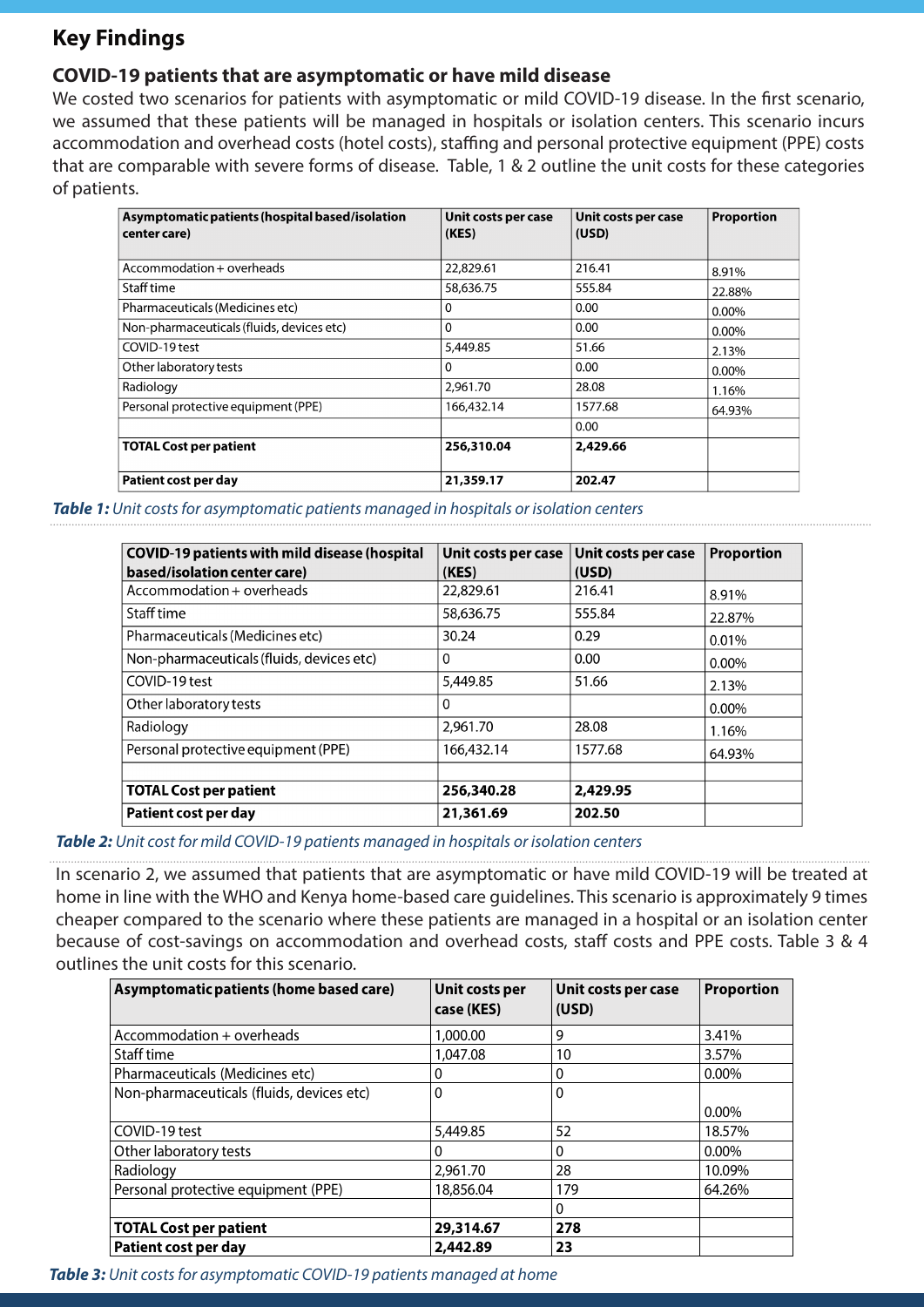| <b>COVID-19 patients with mild disease (home based</b> | Unit costs per case | Unit costs per | <b>Proportion</b> |
|--------------------------------------------------------|---------------------|----------------|-------------------|
| care)                                                  | (KES)               | case (USD)     |                   |
| Accommodation + overheads                              | 1,000.00            | 9.48           | 3.41%             |
| Staff time                                             | 1,047.08            | 9.93           | 3.57%             |
| Pharmaceuticals (Medicines etc)                        | 30.24               | 0.29           | $0.10\%$          |
| Non-pharmaceuticals (fluids, devices etc)              | 0                   | 0.00           | $0.00\%$          |
| COVID-19 test                                          | 5,449.85            | 51.66          | 18.57%            |
| Other laboratory tests                                 |                     |                | $0.00\%$          |
| Radiology                                              | 2,961.70            | 28.08          | 10.09%            |
| Personal protective equipment (PPE)                    | 18,856.04           | 178.74         | 64.26%            |
| <b>TOTAL Cost per patient</b>                          | 29,344.91           | 278.17         |                   |
| Patient cost per day                                   | 2,445.41            | 23.18          |                   |

*Table 4: Unit costs for mild COVID-19 patients managed at home*

#### **Patients with severe and critical COVID-19 disease**

We estimated unit costs for patients with severe COVID-19 disease and hence needing hospitalization in general hospital wards and oxygen therapy. We also estimated the unit costs for patients who develop critical COVID-19 disease and hence are hospitalized in ICU's with the option for mechanical ventilation. PPE is the main cost driver for per patient daily costs for COVID-19 case management accounting for approximately 65% of total costs. This is because of the expensive item costs for PPE and the need to change PPE several times in a day to protect health workers. Table 5 & 6 outlines the unit costs for these scenarios.

| <b>COVID-19 patients with severe disease</b> | Unit costs per case<br>(KES) | Unit costs per case<br>(USD) | <b>Proportion</b> |
|----------------------------------------------|------------------------------|------------------------------|-------------------|
| Accommodation + overheads                    | 22,829.61                    | 216.41                       | 7.70%             |
| Staff time                                   | 74,701.19                    | 708.12                       | 25.20%            |
| Pharmaceuticals (Medicines etc)              | 819.84                       | 7.77                         | 0.28%             |
| Oxygen therapy                               | 13,413.79                    | 127.15                       | 4.52%             |
| Non-pharmaceuticals (fluids, devices etc)    | 2487.2                       | 23.58                        |                   |
|                                              |                              |                              | 0.84%             |
| COVID-19 test                                | 5,449.85                     | 51.66                        | 1.84%             |
| Other laboratory tests                       | 9,395.77                     | 89.07                        | 3.17%             |
| Radiology                                    | 2961.70                      | 28.08                        | 1.00%             |
| Personal protective equipment (PPE)          | 187,236.16                   | 1,774.88                     | 63.16%            |
|                                              |                              |                              | 7.70%             |
| <b>TOTAL Cost per patient</b>                | 296,465.48                   | 2,810.31                     |                   |
| Patient cost per day                         | 24,705.46                    | 234.19                       |                   |

*Table 5: Unit cost for patients with severe COVID-19 hospitalized in general hospital wards*

| <b>COVID-19 patients with critical disease</b> | Unit costs per case<br>(KES) | Unit costs per case<br>(USD) | <b>Proportion</b> |
|------------------------------------------------|------------------------------|------------------------------|-------------------|
| Accommodation + overheads                      | 85,200.00                    | 807.64                       | 13.74%            |
| Staff time                                     | 149,402.37                   | 1,416.24                     | 24.09%            |
| Pharmaceuticals (Medicines etc)                | 29,686.48                    | 281.41                       | 4.79%             |
| Oxygen therapy                                 | 15,676.79                    | 148.61                       | 2.53%             |
| Non-pharmaceuticals (fluids, devices etc)      | 4,527.20                     | 42.92                        | 0.73%             |
| COVID-19 test                                  | 5,449.85                     | 51.66                        | 0.88%             |
| Other laboratory tests                         | 9,395.77                     | 89.07                        | 1.51%             |
| Radiology                                      | 2,961.70                     | 28.08                        | 0.48%             |
| Personal protective equipment (PPE)            | 403,108.49                   | 3,821.22                     | 65.00%            |
| Equipment and monitoring in ICU                | 34,480.13                    | 326.85                       | 5.56%             |
| <b>TOTAL Cost per patient</b>                  | 620,208.64                   | 5,879.20                     |                   |
| Patient cost per day                           | 51,684.05                    | 489.93                       |                   |

*Table 6: Unit costs patients with Critical COVID-19 admitted in ICU's*